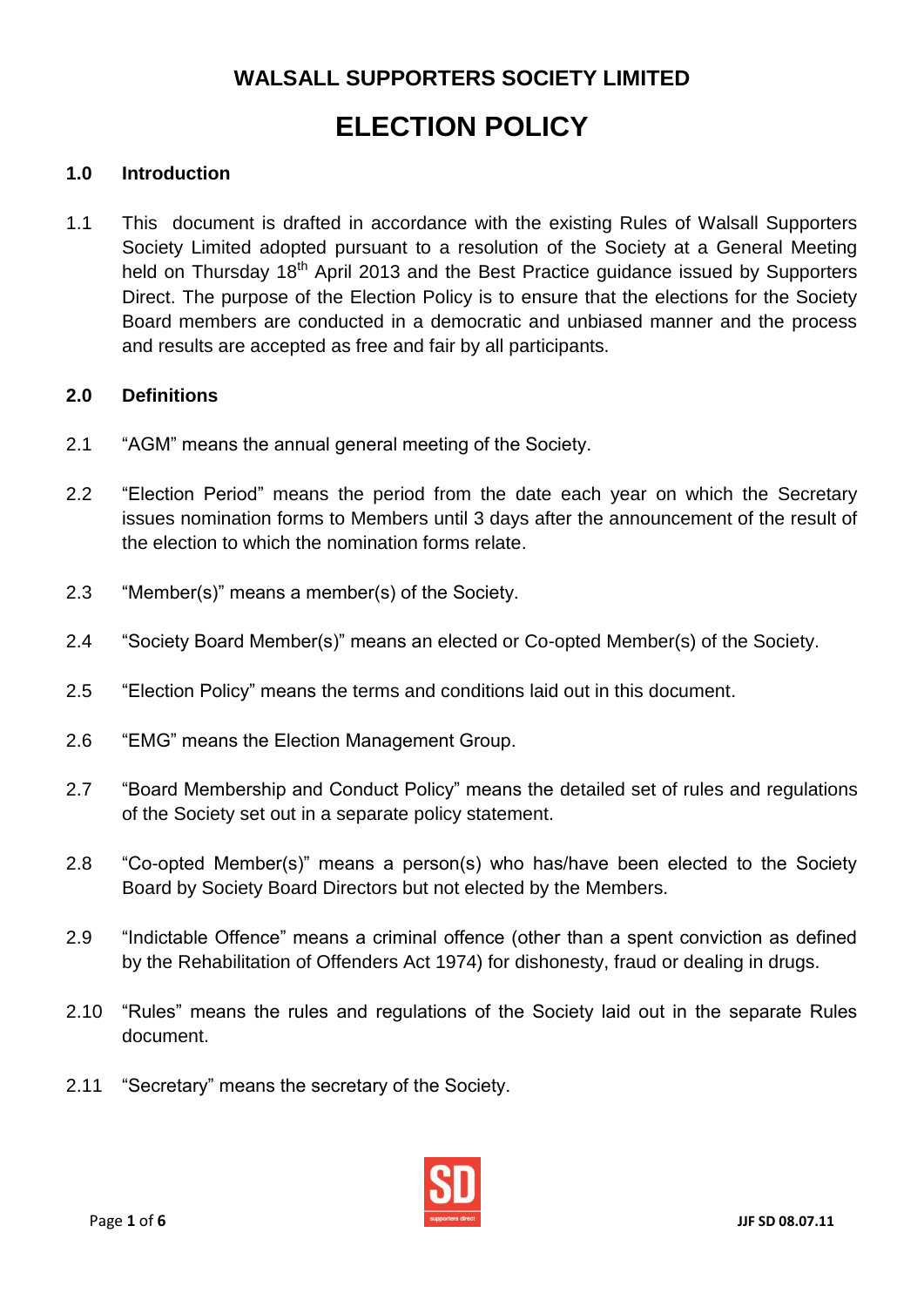- 2.12 "Society" means Walsall Supporters Society Limited (also known as Walsall Football Supporters Trust).
- 2.13 "Society Board" means the elected Board of the Society including any co-opted Society Board Members.

## **3.0 Election Control**

- 3.1 In advance of the commencement of the election, the Society Board will appoint members of the Society (who with the exception of the Secretary may not include serving Society Board Members) to form the EMG, This group shall be chaired by an independent person who is not a member of the Society. The Secretary may be a member of this group. In the event that it is not possible to agree to the identity of the Independent Chair, Supporters Direct will select the Independent Chair.
- 3.2 No members of the Society Board whose positions are due to be offered for election shall play any part in determining the composition of the EMG or any aspect regarding the conduct of the elections.
- 3.3 Members of the EMG shall not be eligible to nominate candidates nor be a candidate themselves and shall ensure that they are not associated closely with any candidates and have proper regard to maintaining te integrity of the election process.
- 3.4 During the Election Period the EMG will ensure that the election is run in accordance with this policy.
- 3.5 The EMG shall make the final decision as the eligibility of candidates, nominations and valid votes. They shall conduct the count and the result, as determined by them is final. Any decisions taken will be by majority vote and recorded. The Chair of the EMG shall have a casting vote in the event of a tie.

## **4.0 Timetable**

- 4.1 The AGM will take place within the period laid down in the Society's Rules, and the exact date shall be decided by the Society Board by the end of the proceeding financial year.
- 4.2 The Board shall agree the number of vacancies to be elected; if the number to be elected differs from the numbers elected in previous years, or changes the number of places to be elected in total on the Society Board, then the reason why the change has been made shall be communicated to members in the form soliciting nominations.
- 4.3 The Secretary will circulate a nomination form with advance notice of the AGM at least eight weeks before the AGM.

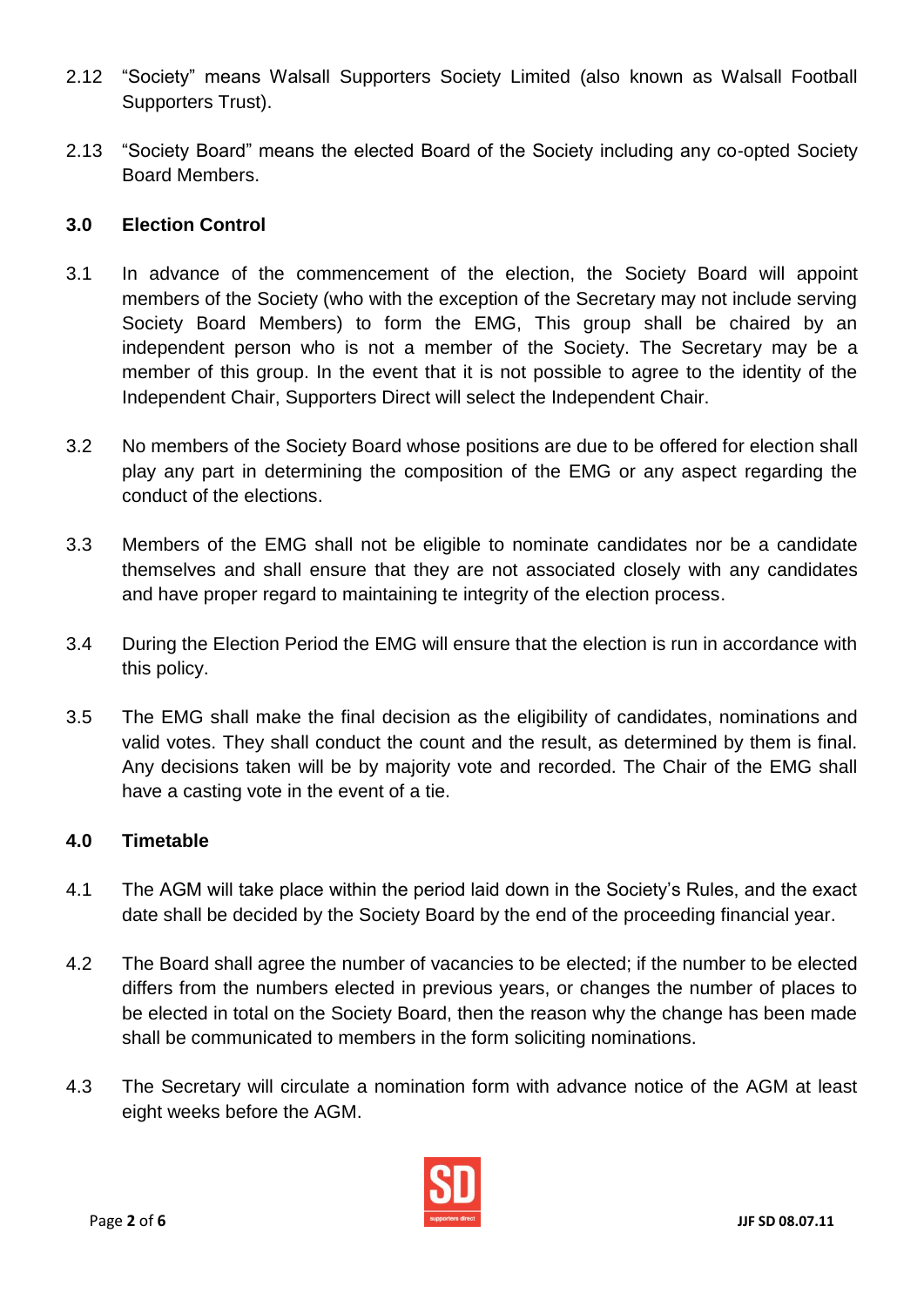- 4.4 The Society Board shall ensure that the membership of the EMG has been agreed by the Society Board before the Secretary circulates nomination forms.
- 4.5 During the Election Period, the EMG shall manage the process, with the assistance of the Secretary as required.

## **5.0 Nominations and Eligibility**

- 5.1 Any person wishing to be a candidate for election to the Society Board must be a fully paid-up member of the Society and be nominated by at least two fully paid-up members of the Society.
- 5.2 The EMG will verify that nominations are from members of the Society. Society members can nominate as many candidates as they wish.
- 5.3 A signed letter of nomination from a member, or email from the email address a member has given the Secretary for receiving Society communications, are acceptable substitutes for a signature on the candidates nomination form.
- 5.4 It is the candidate's responsibility to ensure that their nomination is valid and submitted in accordance with the election timetable. In order to ensure that candidates can confirm the validity of their nominees, the EMG and Secretary should arrange for candidates to be able to check in advance whether those nominating them are fully paid-up members.
- 5.5 Decisions over the validity of nominations shall be a matter for the EMG having due regard for the Secretary's assessment of the membership status of an individual nominating a candidate. Any decision by the EMG not to accept a nomination as valid should be notified to the candidate as soon as possible in order that the situation may be rectified or an appeal heard.
- 5.6 Candidates must also submit a statement in support of their nomination and may also submit a photograph for publication with their statement (see section 6 below for more details).
- 5.7 The names of those nominating candidates shall be appended to each candidate's statement.
- 5.8 By submitting a nomination, Candidates will be deemed to have accepted this Election Policy, the Society's Rules, and any other policies and rules adopted by the Society Board and the membership and agreed to be bound by them.
- 5.9 Specifically, candidates are also self-certifying that they comply with the Society Rules and Board Membership and Conduct Policy relating to eligibility to serve on the Board. In particular, no person can be a member of the Society Board:

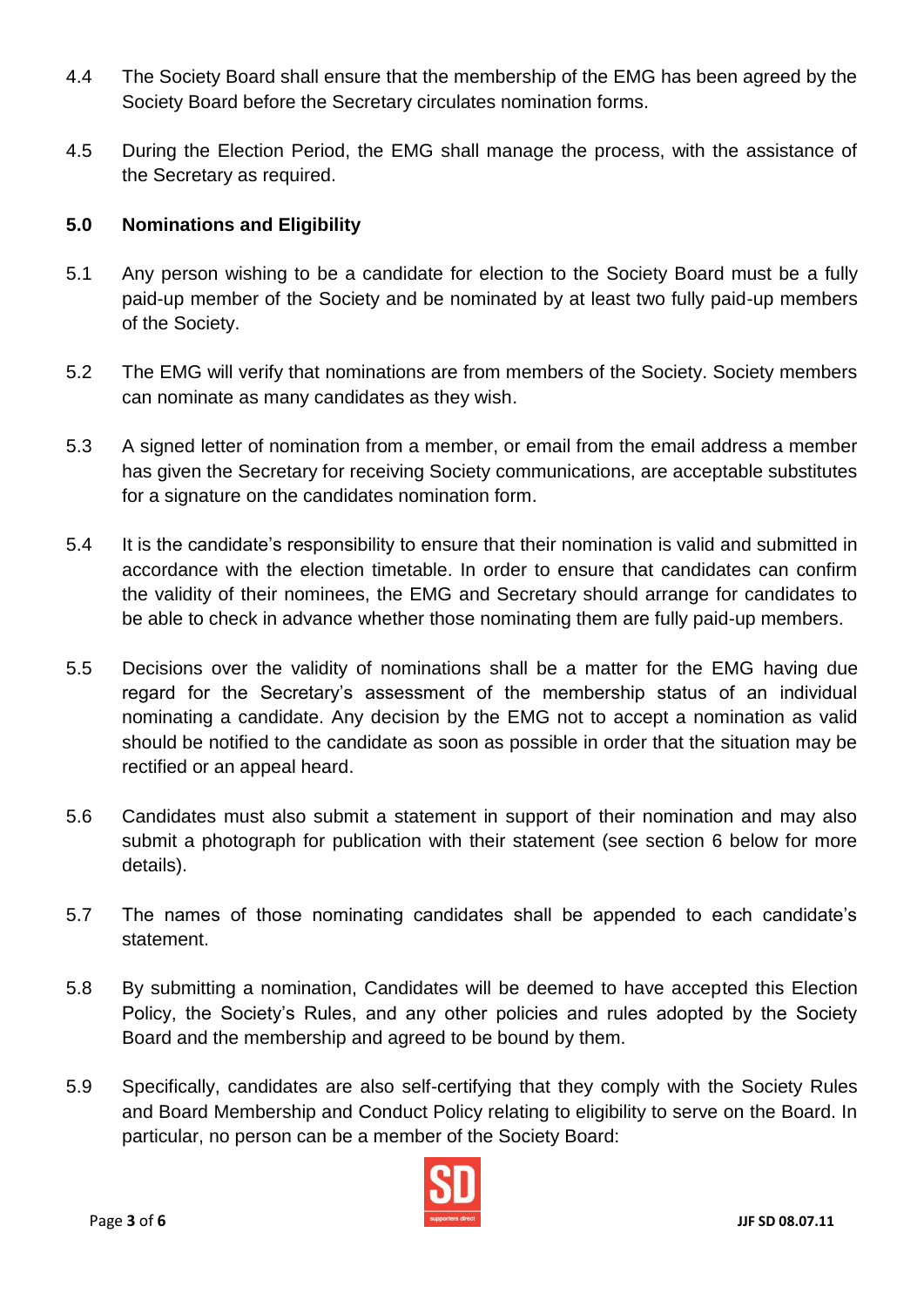- (with the exception of Co-opted Members co-opted onto the Society Board under Rule 67 of the Rules) who ceases to be a member of the Society;
- who has been a member of the Board for 12 consecutive years;
- who is subject to a bankruptcy order or has in place a composition with his/her creditors;
- who is subject to a disqualification order made under the Company Directors Disqualification Act 1986;
- fails to abide by any rules for the conduct of elections made by the Society Board;
- who has a conviction for an indictable offence (other than a spent conviction as defined by the Rehabilitation of Offenders Act 1974);
- in relation to whom a registered medical practitioner who is treating them gives a written opinion to the Society stating that they have become physically or mentally incapable of acting as a Director and may remain so for more than three months;
- in relation to whom by reason of their mental health, a court makes an order which wholly or partly prevents them from personally exercising any powers or rights which that person would otherwise have.
- 5.10 All candidates shall leave full contact details with the EMG including email address

## **6.0 Statements and Campaigning**

- 6.1 Campaigning under the auspices of the Society will be restricted to the statements submitted by the candidates and to any hustings organised by the Society.
- 6.2 All candidates' statements are to be sent by email to the relevant members of the EMG. These will be gathered together and issued with the ballot papers, and include the photograph (if submitted) of the candidate and a list of the members who have nominated them.
- 6.3 Candidate statements should be at lest 400 words and no longer than 1000 words. If a candidate's statement has more than 1000 words, it will be truncated and text will be inserted below stating "The candidate's statement has exceeded the permitted amount and has therefore been truncated". The number of words counted shall be decided using Microsoft Word.

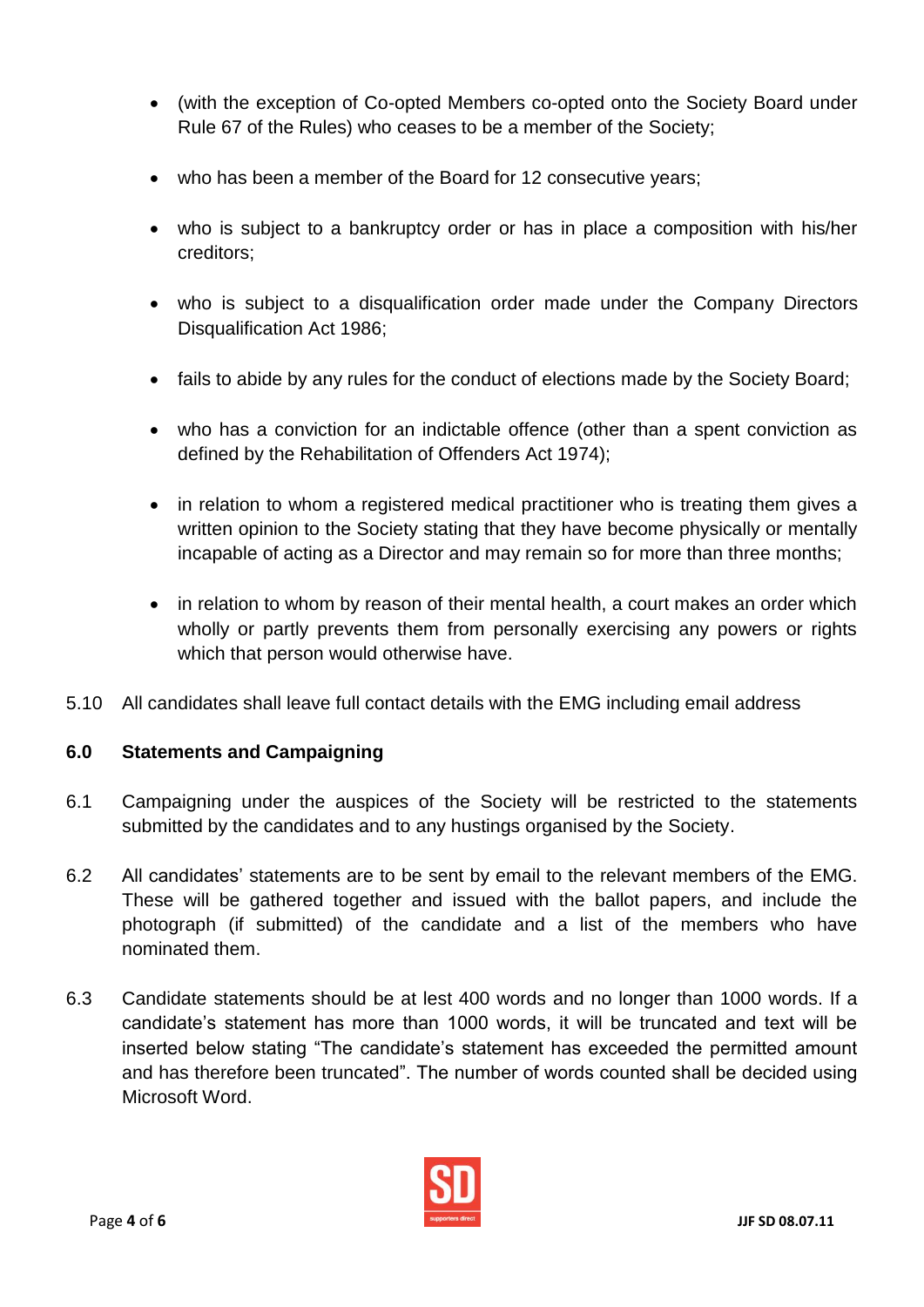- 6.4 Candidates shall not in their statements make threats, insults or derogatory, abusive, racist, sexist or homophobic statements. The EMG will reserve the right to edit any statement to ensure that it does not breach these rules.
- 6.5 In agreeing to be nominated and so accepting this Policy, candidates shall agree to indemnify the Society for the cost of meeting any liability of the Society that may arise as a result of the contents of their statement.
- 6.6 During the election neither the EMG nor the Society Board may provide advice to voting members as to the suitability of any candidate nor issue any voting advice to members collectively. Individual Society Board members who indicate a preference in public must make it clear that they do not speak on behalf of the Society Board and express a purely personal opinion.

## **7.0 Appeals**

- 7.1 Candidates or complainants shall raise matters with the EMG whose decision is final.
- 7.2 Complaints after voting has closed shall be made to the EMG not later than three working days after the close of poll. Any complaint received after this date shall be ruled out of order.
- 7.3 If any candidate should contravene the Election Policy, the EMG shall judge whether a disqualification should apply and their decision is final.
- 7.4 Any appeal against the decision of the EMG shall be made through and governed by the disputes procedure as set out in Rule 124 of the Society Rules.

#### **8.0 Result**

- 8.1 If there are more candidates than places available on the Society Board:
	- 8.1.1 *If hustings are held before the AGM, the following procedure shall be followed;*
		- 8.1.1.1 The EMG will ensure postal ballot papers and copies of candidates' statements with the notice sent convening the AGM.
		- 8.1.1.2 Votes may be submitted by post up to the day of the AGM, and also deposited at the start of the AGM. The count shall be made during the AGM, and the result announced before the close of the AGM.
	- 8.1.2 *If hustings are held at the AGM;*